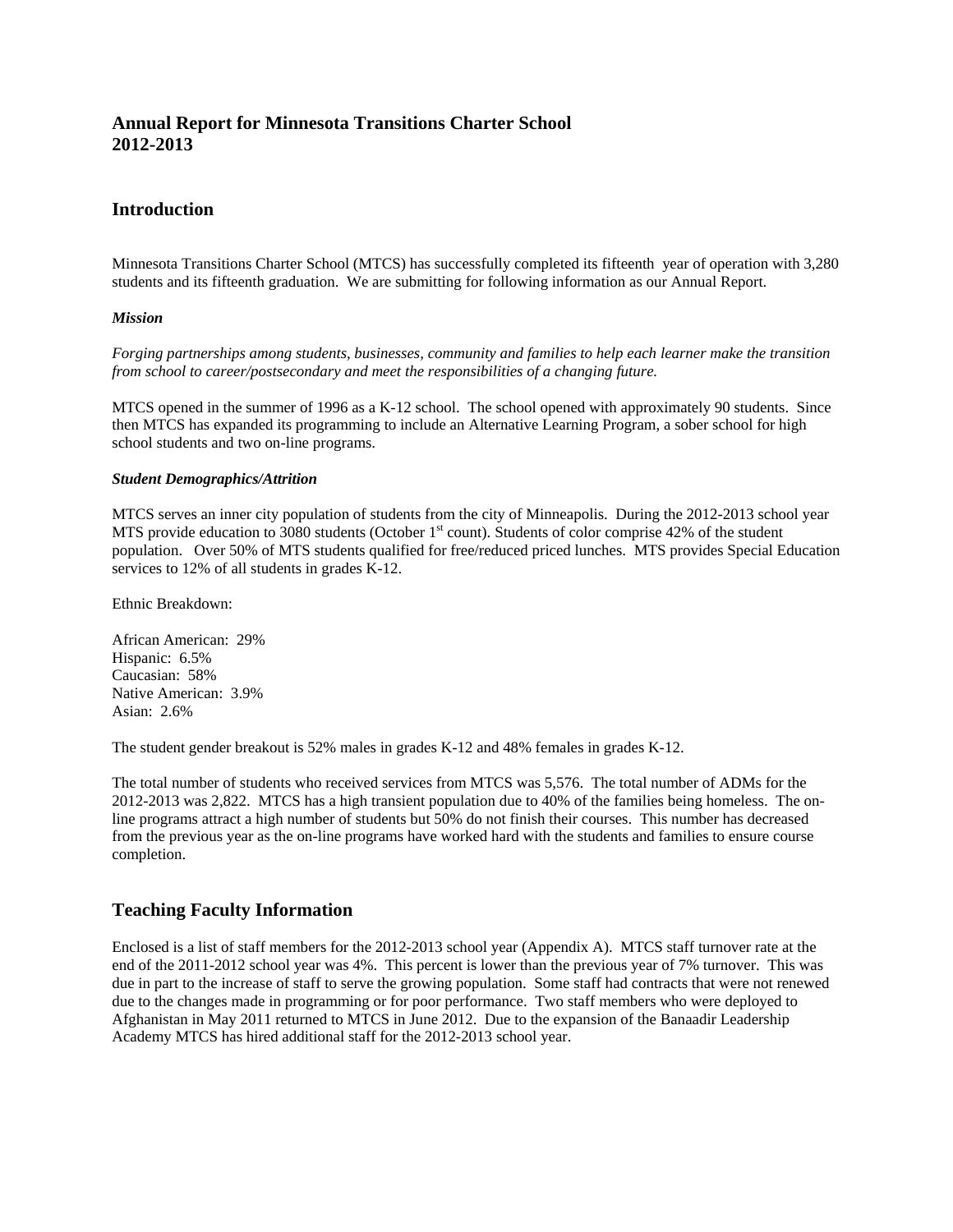### **Governance**

Board members are elected in an annual meeting held every February. The annual meeting took place on January 24, 2013. The MTCS Board of Directors consists of nine members, five are teachers, one parent, one staff member and two are community partners. A list of Board members is included (Appendix B). At the annual meeting the Chair of the Board and the Superintendent report on the progress of MTS to the parents, staff and community. During this meeting the LEA representative for ESEA is elected by the school community. A parent survey is also available at this meeting. Over 300 families attended the annual meeting in February.

During the 2012-2013 school year the Board met the third Wednesday of every month. A quorum was present at each meeting. The average attendance of Board members included eight out of the nine Board members present at every meeting. In February the Board welcomed one new member and two incumbents. The new member was a licensed teacher and two were parents of MTCS students. Attached is the list of the Board members who are the current members. Currently nine members are serving as board members. Two staff people who were board members resigned from the board as neither held teaching licenses. A third board member resigned in June. Another election will take place in February 2014.

All board members have received training in the required areas by School Business Solutions prior to the 2012-2013 school year. All board members received training from Booth and Lavorato in May 2013. The May training concentrated on governance.

### **Authorizer**

MTCS is sponsored by Pillsbury United Communities. MTCS began its partnership with PUC in 2004 and was been renewed by PUC in June 2011. The contract renewal date is June 2014. Larry McKenzie is the liaison for PUC. She can be reached by email: mckenziel@puc-mn.org. PUC has offered a number of opportunities for charter schools including conferences that may be of interest to charter school staff, field trip opportunities for students and on-going meetings for the charter schools they sponsor. PUC meets monthly with the directors of the charter schools sponsored by PUC. Mr. McKenzie has made several visits to MTCS and has consulted with the Superintendent on issue that involves MTCS.

Each month MTCS sends the board minutes and agendas to PUC. The monthly financial report is also sent. PUC asks for monthly updates on program issues and/or challenges. These reports are given at the monthly directors' meeting.

### **School Management and Administration**

MTCS is unique in that there are a number of programs within the charter school. Patricia Brostrom was named Interim Superintendent upon the resignation of Tony Scallon. The MTCS Board of Directors appointed Ms. Brostrom as the Superintendent of MTCS at the November 2012 board meeting. Mary Funk is the Deputy Superintendent of Curriculum and Instruction. The MTCS Board hired a Director of Human Resources in August of 2013. Ms. Funk is a licensed administrator and Ms. Brostrom has completed the requirements for administrative licensure and is currently completing a doctorate in educational leadership.

Each MTCS program has its own director. Each director is required to participate in staff development to strengthen their leadership schools. A list of administrators is attached along with professional development plans for those who are not licensed. (Appendix C)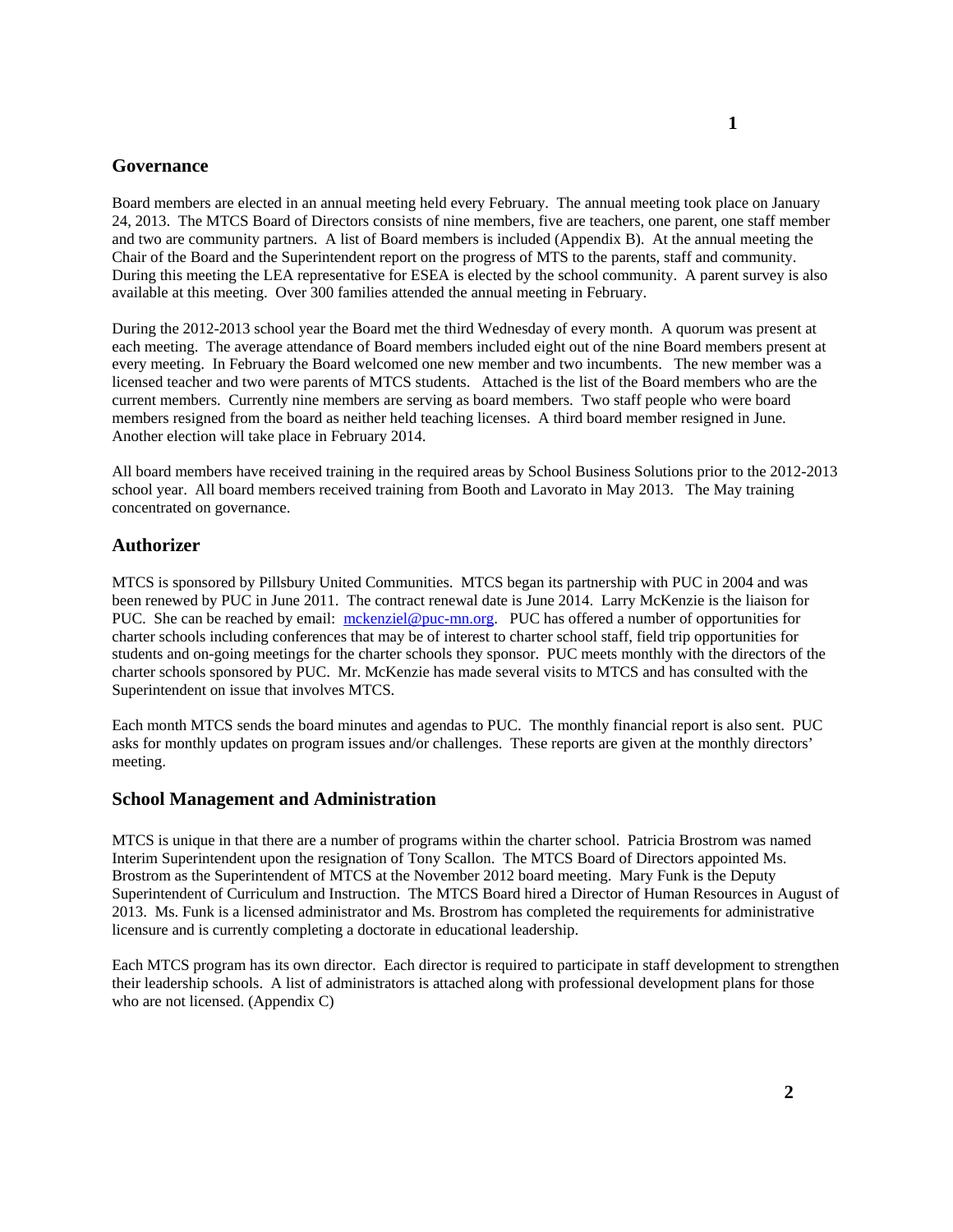## **Academic Program/ Performance**

Minnesota Transitions Charter School is located in Minneapolis. Out of the K-12 enrollment of 3,080 students, 58% of them qualify for free and reduced lunch. Most of the students who did not qualify for free/reduced lunch were enrolled in the on-line programs. Many of the students in the seat-based programs come from disadvantaged homes and benefit little from parent support with their education. MTCS student population is transient and has difficulty persevering with academic adversity. A considerable percentage of our high school students come to school are behind in credits. Frequent visits are paid to the school by parole officers and social workers. Our students are survivors and have a great capacity for learning if positive relationships are built by all staff members. They achieve better in small classrooms and do well in our career academies offered at the high school level. They are all spirited and are a privilege to work with.

MTCS is aware of the issue of low parent involvement and has a family liaison makes home visits to improve school parent relationships and also encourages parents to visit their child's school. The elementary hosts parent nights (Title One) two times each year. Families are invited for dinner and family activities related to reading and math are provided for all. It is always a huge success and over 60 % of the parents attend. Parent teacher conferences are not attended as well as the parent nights. In the 2012-2013 school year more than 80% of parents in the seat-based programs attended Parent-Teacher conferences. This has been the most successful year ever for attendance at conferences. This was achieved by staff making additional appointments and phone calls to families. Parents have access to students' grades and attendance on line through our student management system but few families have the opportunity to access the program because they don't have access to the internet.

Many of our middle school and high school students have attended several schools before they enroll at MTCS. This lily padding from school to school causes our students to arrive at MTCS with fractured skills. It is important and a commitment to assess what our students already know and accelerate their learning in order to get them up to grade level or above.

Over 90% of the students of MTCS in seat based programs who are enrolled in grades 6-12 qualify for free and reduced lunch. Their homes are often void of encouragement to succeed in school. Parole officers are frequent visitors at the school. A student survey completed each fall indicates that over 80 % of the students plan to attend college after graduation. This indicator demonstrates a gap between the students' perception and the rate of their achievement.

MTCS has a good relationship with many community members and will continue to expand partnerships. The array of options for students includes both academic and enrichments. MTCS has put a significant time and money in the core areas of reading and math. With the emphasis on the cores it has limited the schools to provide any after school programming and elective classes which would develop students for the  $21<sup>st</sup>$  century and increase school spirit and community connectedness.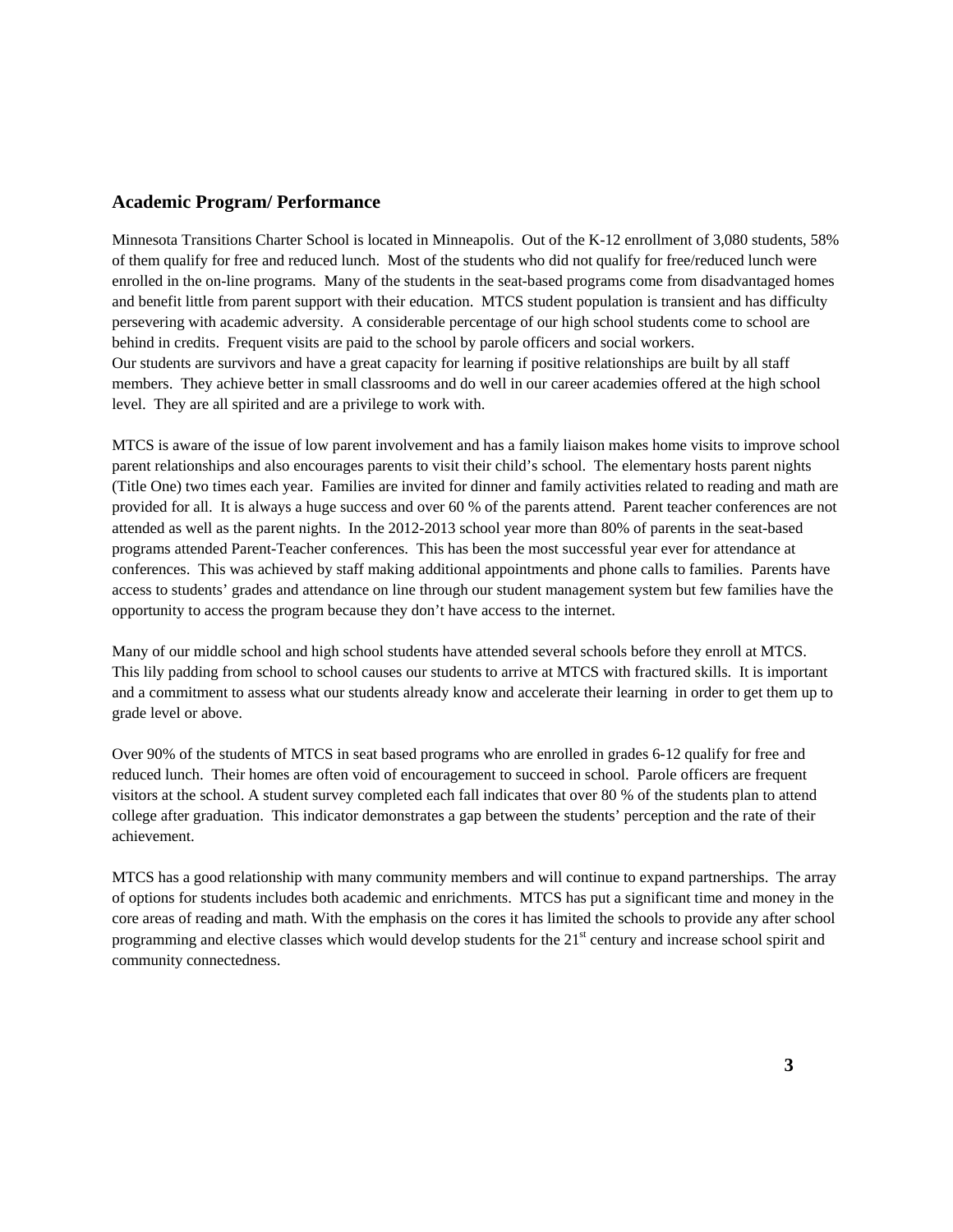All seat based students are tested in the fall using the NWES (MAPS test) for grades 3-10 in reading and math. The Qualitative Reading Inventory is given to all students in grades 3-10 and a pre-test for math is given to all students. This in addition to other factors provides information to teachers to place students in the appropriate classes and also to supply supplemental services to students in need which includes but is not limited to Title services, ELL services and Special Education services.

As documented by the MAPS test the percentage of students met their target goal were 56% in reading and 43% in math. . MTCS is able to accelerate students learning who are enrolled and attending our school as documented by the growth scores on the MAPS test but the scores do not necessarily reflect proficiency on the MCA scores.

Two of our schools have met the celebration eligibility status. Our other programs are making progress with their students but are still an area of focus from the district

### **Innovative practices**

Career Academies and City as a School programs offer students credits towards graduation and priceless experience While preparing them for the careers and post-secondary options. Currently we have a Trades Academy, Digital Media Academy and Sports Academy. City as a School provides internships for students to explore career interests while earning credit towards graduation.

 MTCS will provide job and career training for 100+ students during the summer session and 100 students during the core school year through continued partnerships with the Minneapolis Employment and Training Program (METP, the Employment Action Center ( EAC), Tree Trust and Youth Build which is a federal on the job training program for students aged 17-21.

 This year each program has developed and implemented an intervention program which addresses a systematic approach to deal with chronic misbehavior and academic failure. The plans are systematic and designed to address each programs unique needs.

 As mentioned before MTCS continues to use the North West Evaluation Assessment for grades 2-12 in both areas of reading and math. The QRI (Qualitative Reading Inventory) is administered for students  $3\t{-}10^{th}$  grades. The LAS test is administered to all ELL students. Interim tests are administered in all core content areas. The test items are pulled from the state standards and MCA tests. Each class records the results of all student assessments on monitoring sheets. This data is used to guide instruction to teachers and also points out which skills students need to be retaught.

 Professional Learning communities will analyze data from student monitoring sheets each month and make programming changes when necessary. All staff participates in PLC meetings each week for 60 minutes. Discussion and topics are related to student learning. Each month building directors will meet with teacher (core content area) and review student progress as documented on the student monitoring sheets. Teacher walkthroughs are completed each week. Administrators provide feedback to teachers immediately.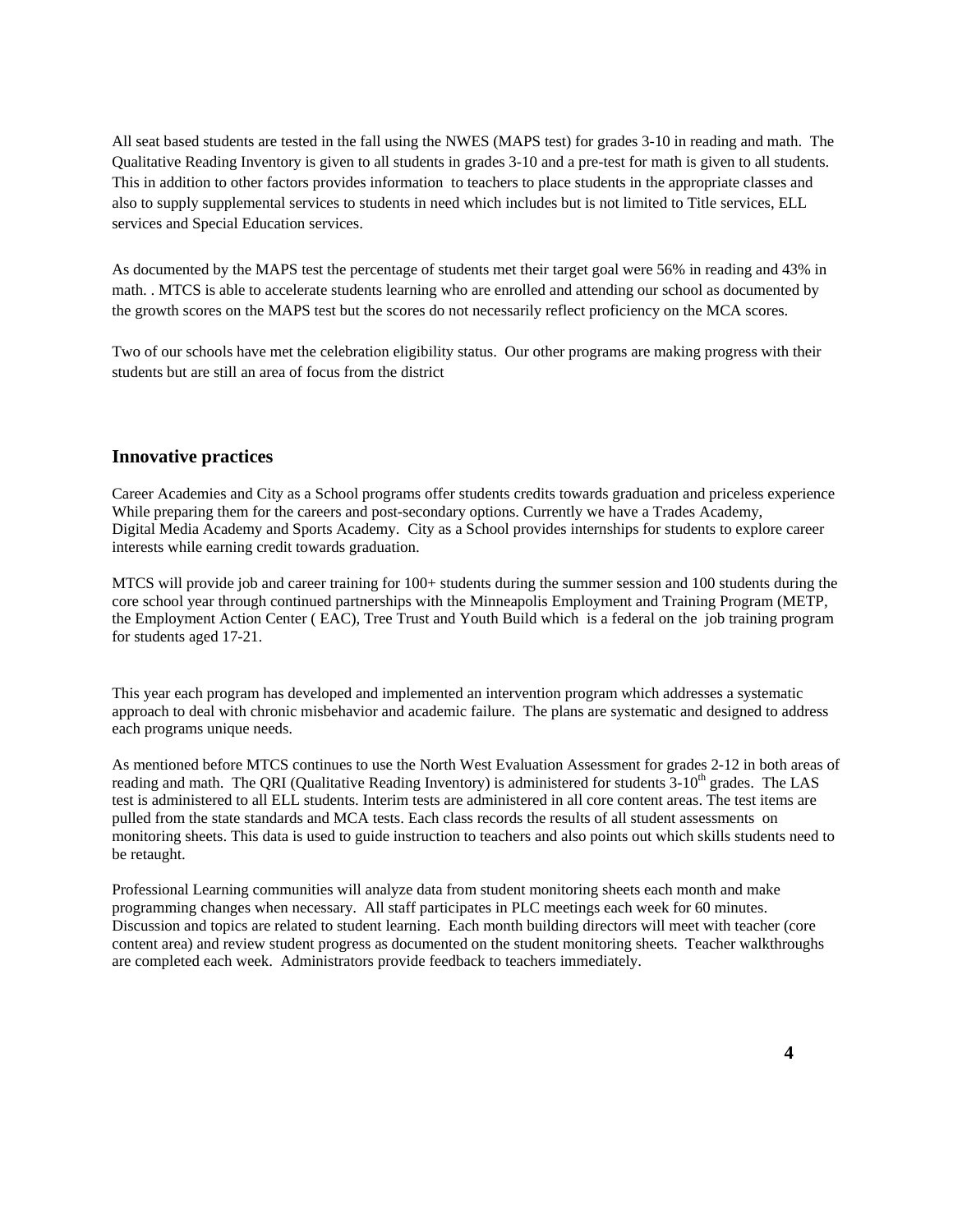Each program has an instructional leader, (Principal) and site manager/dean of students. The instructional leader main duties are to observe teachers, complete weekly walk throughs, complete three formal evaluations each year and ensure the district curriculum and instructional mandates are followed. The site manager/dean of students works with attendance, monitors student behavior and maintains the building. This split in the duties allows for each person to effectively address the expectation set forth. The administrators have established an administrative professional learning community that meet once a month in addition to weekly administrative meetings.

## **Financial Management**

MTCS continues to improve the processes for business management and financial review. The financial audit for FY2012 indicated a positive fund balance. MTCS is currently in the process of the financial audit for FY2013. The audit had no material weaknesses or other findings. A copy of the report was sent to MDE and PUC upon completion. MTCS uses School Business Solutions for accounting and has a successful partnership with School Business Solutions. The MTCS Board approved the budget for the 2012-2013 school year at the June 2012 board meeting. (Appendix D)

MTCS received the Finance Award from MDE in 2013.

## **Enrollment Policies**

MTCS is a public charter school and accepts all students who apply to attend. When a program is full, the student is put on a waiting list until there is an opening. When a program opens a lottery is conducted. With two on line programs MTCS is able to accept students from all across the state of Minnesota.

## **Operational Performance and Challenges**

MTCS Schools are mainly low income minority students. One of challenges is to provide the programming that will raise student learning. MTCS has used RTI as a way to raise scores. In addition, MTCS has emphasized community and parent involvement to reach out to low income minority parents.

MTCS admits many students who are behind in credits. MTCS is designing new programming including on line makeup credit in order to raise MTCS' graduation rate.

MTCS is challenged in trying to find adequate facilities for its students. MDE has approved a new facility for Banaadir Academy for the 2012-2013 school year. The program moved in August in 2012. There were challenges in getting the building ready for the first day of school. However, the new site was able to open for the first day of the 2012-2013 school year.

Like other schools, MTCS is challenged to the run its schools with the state holdback. MTCS has a 18% fund balance. In addition, MTCS has established a line of credit with Franklin Bank to ensure school operations. With a holdback of 40% of state funding, MTCS has worked with Franklin Bank to establish a financial plan for the 2012-2013 school year. Franklin Bank will continue to assist MTCS with financial planning for the 2013-2014 school year.